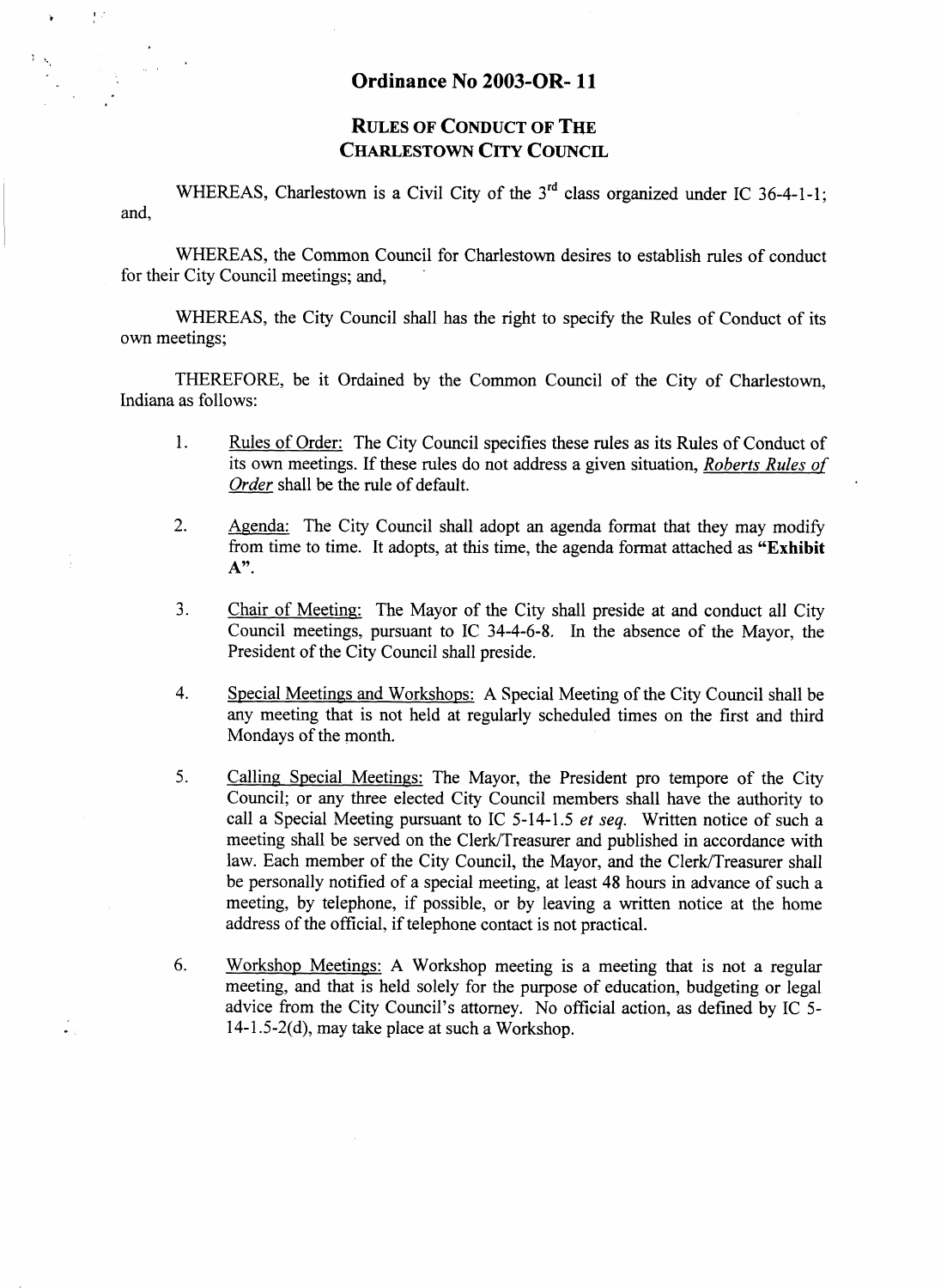**7.** Executive Sessions: Any meeting where litigation, personnel matters, or education in regard to legal issues is allowed as an Executive Session must be held in accordance with IC 5-14-1.5-6.1.

- Investigative Meetings: If at a regular or special meeting, actions pursuant to IC 34-4-6-2 1 (legislative investigative hearings) are authorized, the City Council shall schedule said Investigative Hearings with notice from the Clerk/Treasurer. The President of the City Council shall moderate the Hearings with assistance from individuals designated to offer technical assistance or legal advice. **8.**
- Sponsoring Ordinances and Resolutions: The Mayor or members of the city council may sponsor legislation to be considered by the City Council. Each Agenda where action is expected to be taken upon such legislation shall indicate who sponsors the legislation. *9.*
- Numbering & Distribution of Legislation: The Clerk-Treasurer shall assign a number to each the Ordinance or Resolution when it is filed at the office of the Clerk Treasurer and shall provide copies of all new Ordinances and Resolutions, as well as an agenda of upcoming business, to all members of the City Council, the City Council Attorney, the City Attorney, and the Mayor, at least seven (7) days prior to the meeting where the first official action is to take place. 10.
- Introduction of Ordinances: All proposed Ordinances or Resolutions that authorize the appropriation or expenditure of city funds shall be filed with the Clerk-Treasurer at least ten (10) days prior to the first reading or public introduction of the matter for official action by the City Council. The proposed legislation shall be added as an item on the next agenda, or at a subsequent meeting, if requested by the sponsor of the legislation. 11.
- 12. Procedure for Adoption Of Legislation: At the meeting where the first introduction of the legislation shall take place the introduction shall be in the following format:
	- a. Readings Required: An Ordinance Shall require three readings before passage, except as otherwise provided by these rules. A Resolution may be passed on one reading.
	- First Reading: If three of the five city council persons vote in favor of the matter, it may proceed to future agendas for a second and third reading. (If the number of council members increases to seven, then four must vote in favor on the first reading.) b.
	- Second and third readings: The action on second and third readings may be combined for final action if said action occurs at least thirty (30) days after the passage of the first reading. C.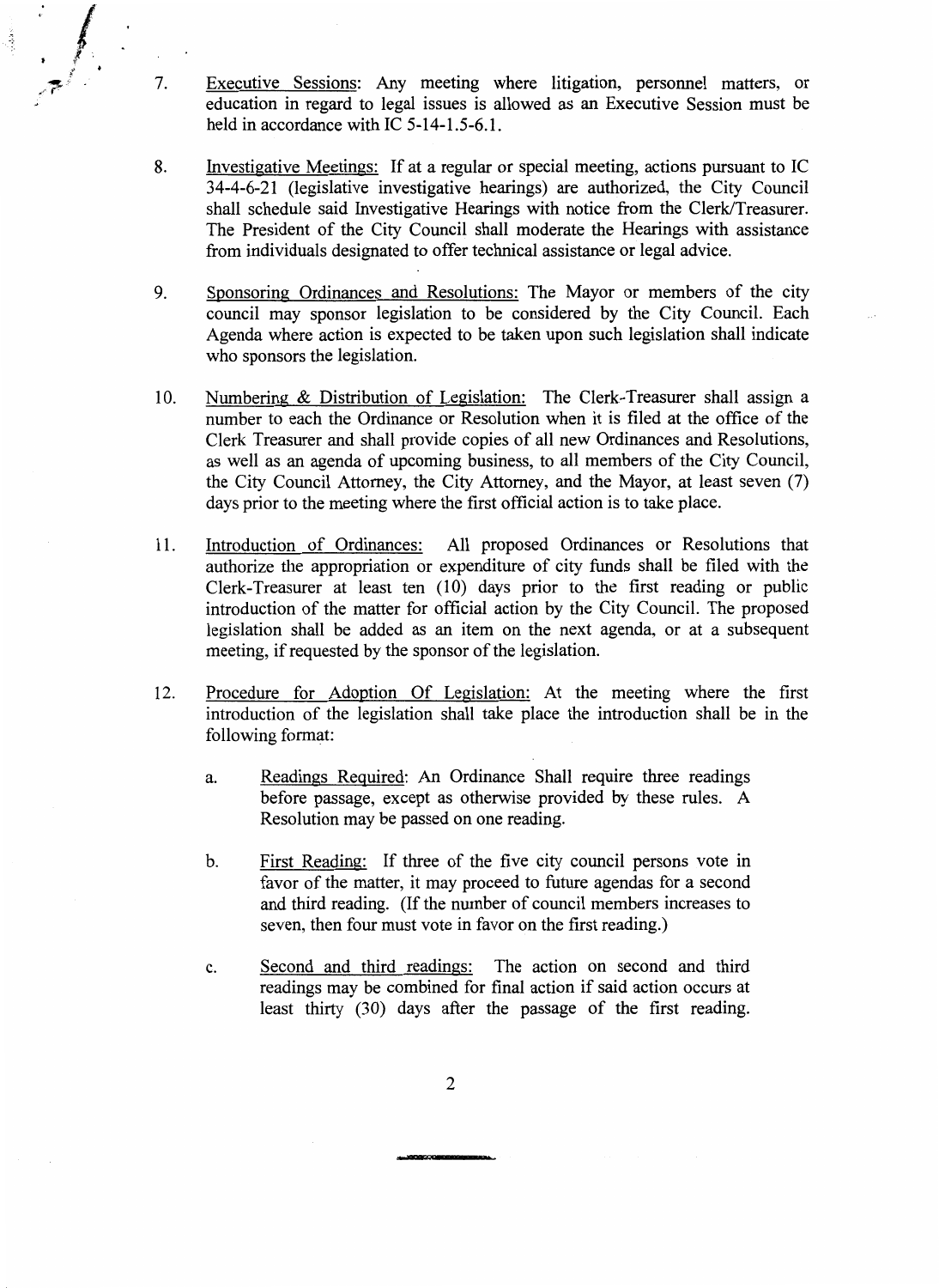Otherwise, a Second and Third reading must occur at separate meetings.

- Suspension of the Rules and Passage on the First Reading: For a matter to pass at the first meeting where it is introduced, a motion must be passed by unanimous vote of the city Council to suspend these Rules and adopt the Ordinance on all three readings. The motion to pass the ordinance must then pass by a 2/3 majority vote. d.
- 13. Public Hearings: At any meeting where a public hearing is required to be held. The following procedures shall be followed:
	- a. Written comments shall be accepted and preserved as part of the official records, provided the name and address of the submitter are included and verified.
	- An announcement shall be made by the presiding official to the effect that only persons who sign up to speak will be recognized and allowed to give comment. b.
	- The Clerk-Treasurer shall provide a sign-in sheet for any person desiring to comment to sign up to speak. This list shall require the person commenting to indicate his/her name and address, and shall be completed prior to allowing the person to be recognized and comment on the issue at hand. c.
	- Assistance to sign up shall be given to anyone that cannot write. This list shall be preserved as part of the public record. d.
	- Each person wishing to comment shall be allowed up to 2 minutes to make comment. The Clerk Treasurer shall serve as timekeeper. e.
- 14. Appointments: Sixty days prior to the expiration the term of any appointment of any position made by the Council, the Clerk-Treasurer shall list that appointment on the agenda for discussion. At the following meeting the appointment shall be listed on the agenda for action.
- Amendments to Rules: These rules may be amended from time to time by a majority of the Council voting in a Regular or Special meeting. Any amendment to the Rules must be in writing and introduced thirty (30) days in advance of the meeting where official action will be required. 15.
- Interpretation of Rules: If any rule conflicts with existing Indiana State Statutes, the state statute controls. However, the two shall be read in harmony and reconciled, if possible. 16.